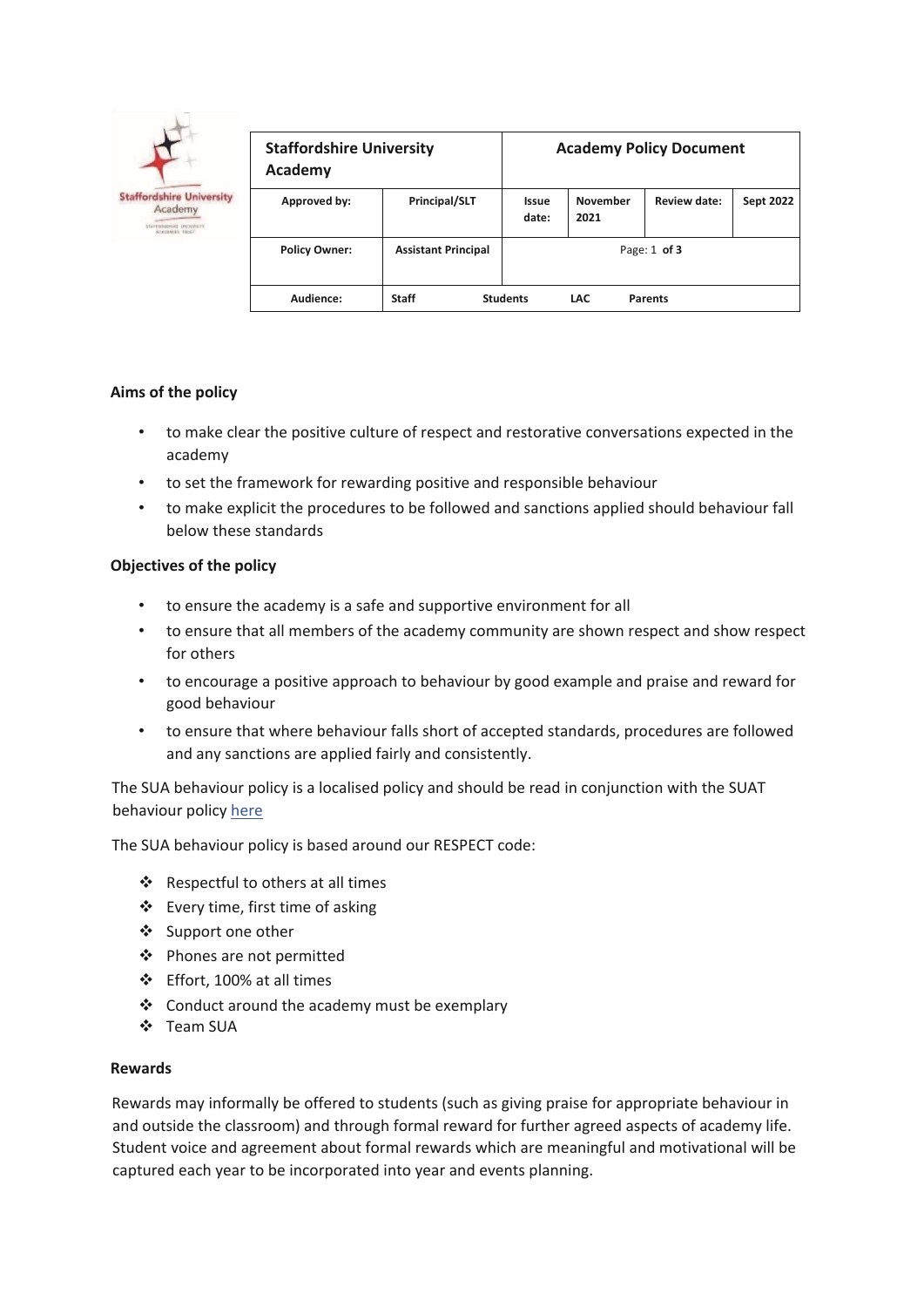Any disruption to learning is dealt with in the following way:

- 1. Verbal warning will be offered.
- 2. If disruption persists, student will be asked to step outside the room for a brief period of time. Staff will engage student, at an appropriate moment, in a restorative conversation which aims to resolve any issue and for student to return to lesson. A 30-minute detention is issued on Class Charts.
- 3. Any member of staff can assist with a restorative conversation. The aim is always for any student to return to lesson and their learning.
- 4. Where the incident is serious or persistent, support can be called for. An incident report should be written up and sent to the relevant form tutor/HoY using the email system.
- 5. Form tutors will discuss incidents with students. Reconciliation with students will be sought with students within one day. This should be led by the subject teacher and / or form tutor/HOD.

Where disruption to teaching and learning has occurred, a range of sanctions may be utilised:

- completion of work at home or extra work (in the academy or at home);
- carrying out useful tasks to help the academy;
- detention outside of academy hours;
- exclusion from lessons within the academy;
- withdrawal of break or lunchtime privileges;
- withholding participation in educational visits or sports events which are not essential to the curriculum;
- planned time in the inclusion room of another local secondary school;
- fixed term and permanent exclusion.

Exclusions are always a final sanction in the most serious and persistent of circumstances. The academy adheres to all Department for Education documentation [here](https://www.gov.uk/government/publications/school-exclusion) 

Keeping Children Safe in Education 2021 [here](https://www.gov.uk/government/publications/keeping-children-safe-in-education--2) identifies that safeguarding issues can arise from peer to peer abuse. This likely includes but is not limited to:

- bullying (including cyberbullying);
- physical abuse such as hitting, kicking, shaking, biting, hair pulling or otherwise causing physical harm;
- sexual violence and sexual harassment;
- sexting (also known as youth produced sexual imagery);
- Initiation/hazing type violence and rituals.

Any staff with concerns about behaviour which may constitute peer to peer abuse should speak to a member of the Keep Safe team and make a safeguarding referral through the Class Charts referral system.

Appropriate reasonable adjustments will be made in circumstances where students have an identified, defined and diagnosed SEND additional need. These will include: